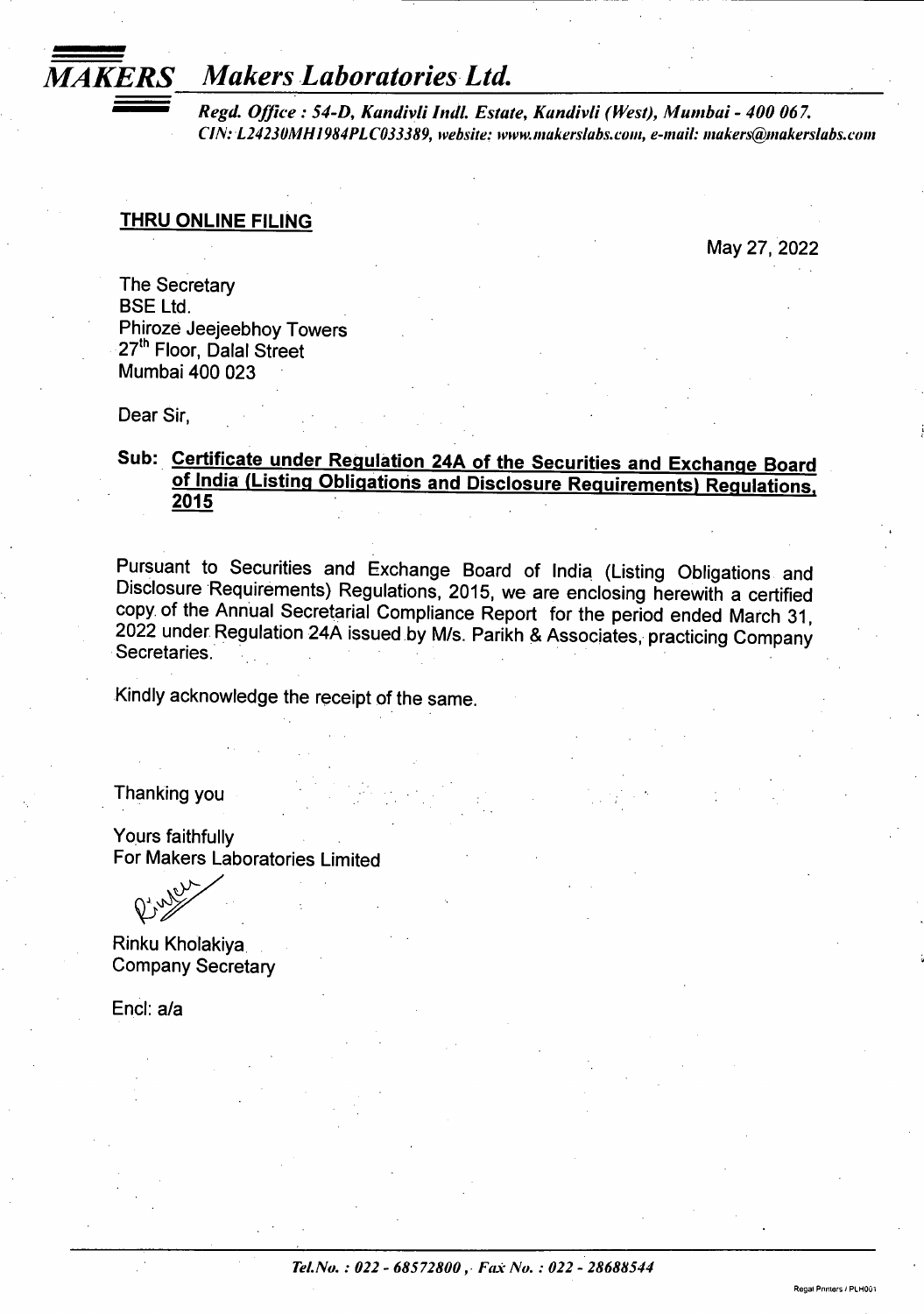

Secretarial Compliance Report of Makers Laboratories Limited for the year ended March 31,2022

To, Makers Laboratories Ltd Plot No. 54D, Kandivli Industrial Estate, Kandivli (West), Mumbai 400 067

We Parikh & Associates have examined:

- a) all the documents and records made available to us and explanation provided by Makers Laboratories Limited ("the listed entity"),
- b) the filings/ submissions made by the listed entity to the stock exchanges,
- c) Website of the listed entity,
- d) any other document/ filing, as may be relevant, which has been relied upon to make this certification.

for the year ended March 31, 2022 ("Review Period") in respect of compliance with the provisions of:

- a) the Securities and Exchange Board of India Act, 1992 ("SEBI Act") and the Regulations, circulars, guidelines issued thereunder; and
- b) the Securities Contracts (Regulation) Act, 1956 ("SCRA"), rules made thereunder and the Regulations, circulars, guidelines issued thereunder by the Securities and Exchange Board of India ("SEBI");

The specific Regulations (including amendments, modifications from time to time), whose provisions and the circulars/ guidelines issued thereunder, have been examined, include:-

- a) The Securities and Exchange Board of India (Listing Obligations and Disclosure Requirements) Regulations, 2015;
- b) The Securities and Exchange Board of India (Issue of Capital and Disclosure Requirements) Regulations, 2018;
- c) The Securities and Exchange Board of India (Substantial Acquisition of Shares and Takeovers) Regulations, 2011;
- d) The Securities and Exchange Board of India (Buyback of Securities) Regulations, 2018;(Not applicable to the company during the review period)
- e) The Securities and Exchange Board of India (Share Based Employee Benefits) Regulations, 2014 and Securities and Exchange Board of India (Share Based Employee Benefits and Sweat Equity) Regulations, 2021; (Not applicable to the company during the review period)

**Office: 111,1:1th floor,'Sai-DVor CHS Ltd;, SAB TV Lane, Opp. Laxmi IhdustritiliEstate, Off Link Rood,**

**Above Shabari Restaurant, Andheri (West), Mumbai-400 053** 

**TeL: 26301232/26301233 Email: [cs@pdrikhassocidtes.cbm](mailto:cs@pdrikhassocidtes.cbm) Website: www.pdfikhdss6ctates:com Firm.UriiquBC6d8: P19?8MH0fl98i)0;**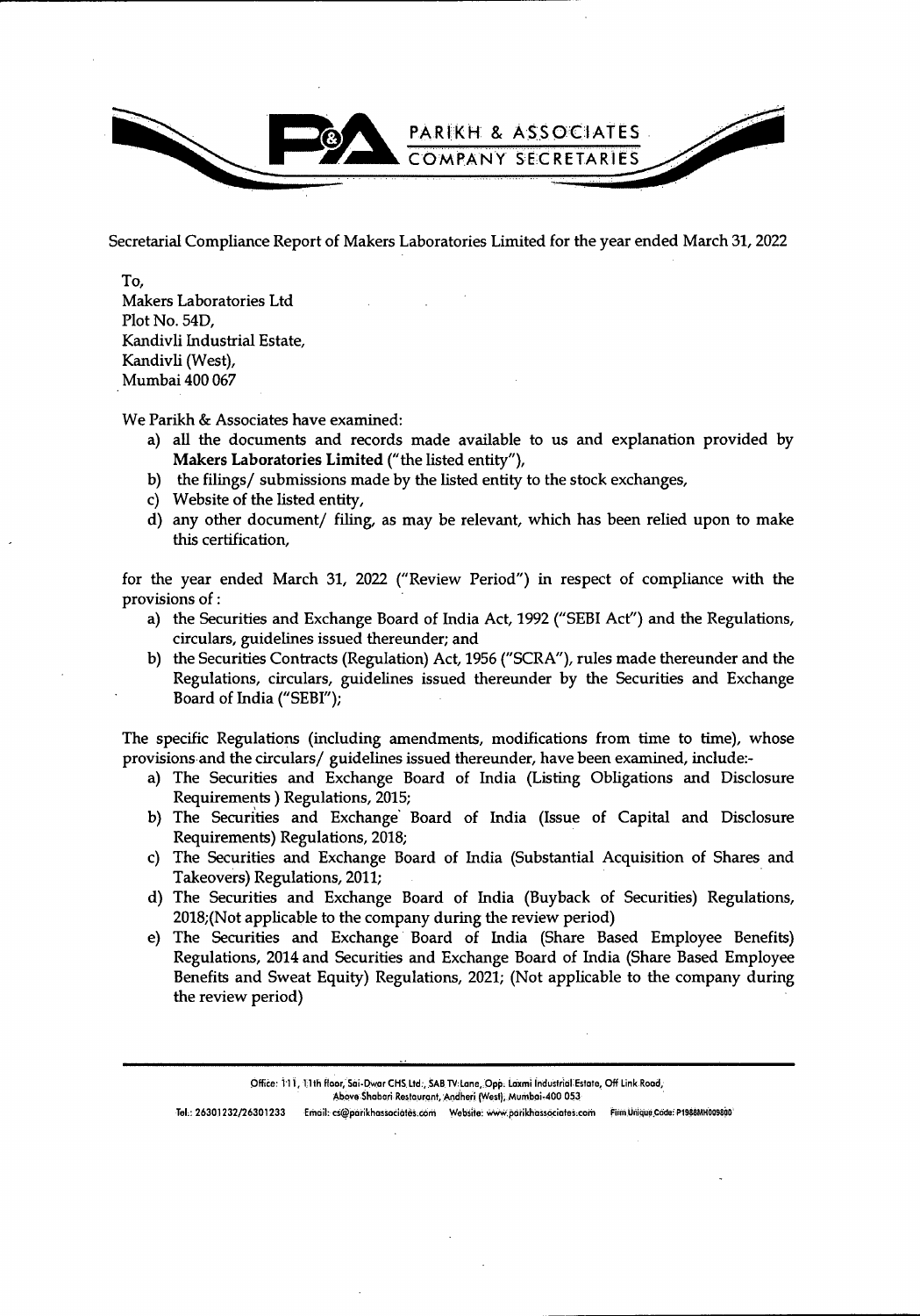- f) The Securities and Exchange Board of India (Issue and Listing of Debt Securities) Regulations, 2008 and The Securities and Exchange Board of India (Issue and Listing of Non-Convertible Securities) Regulations, 2021; (Not applicable to the company during the review period)
- The Securities and Exchange Board of India (Issue and Listing of Non-Convertible **g)** Redeemable Preference Shares) Regulations, 2013; and The Securities and Exchange Board of India (Issue and Listing of Non-Convertible Securities) Regulations, 2021; (Not applicable to the company during the review period)
- The Securities and Exchange Board of India (Prohibition of Insider Trading) Regulations, h) 2015;
- The Securities and Exchange Board of India (Depositories and Participant) Regulations, i) 2018;

and circulars/ guidelines issued thereunder;

and based on the above examination and considering the relaxations granted by the Ministry of Corporate Affairs and Securities and Exchange Board of India warranted due to the spread of the COVID-19 pandemic, We hereby report that, during the Review Period:

a) The listed entity has complied with the provisions of the above Regulations and circulars/ guidelines issued thereunder, except in respect of matters specified below:-

| Sr. No. | <b>Compliance Requirement</b> | <b>Deviations</b> | Observations/            |
|---------|-------------------------------|-------------------|--------------------------|
|         | (Regulations / circulars/     |                   | Remarks of the           |
|         | guidelines including specific |                   | Practicing               |
|         | clause)                       |                   | <b>Company Secretary</b> |
|         |                               |                   |                          |

- b) The listed entity has maintained proper records under the provisions of the above Regulations and circulars/ guidelines issued thereunder in so far as it appears from our examination of those records.
- c) The following are the details of actions taken against the listed entity/ its promoters/ directors/ material subsidiaries either by SEBI or by Stock Exchanges (including under the Standard Operating Procedures issued by SEBI through various circulars) under the aforesaid Acts/ Regulations and circulars/ guidelines issued thereunder:

| Sr. No. | Action taken by | Details of<br>violation | Details of action<br>taken E.g. fines,<br>warning letter,<br>debarment, etc. | Observations/<br>remarks of the<br><b>Practicing Company</b><br>Secretary, if any. |
|---------|-----------------|-------------------------|------------------------------------------------------------------------------|------------------------------------------------------------------------------------|
|         |                 |                         |                                                                              |                                                                                    |